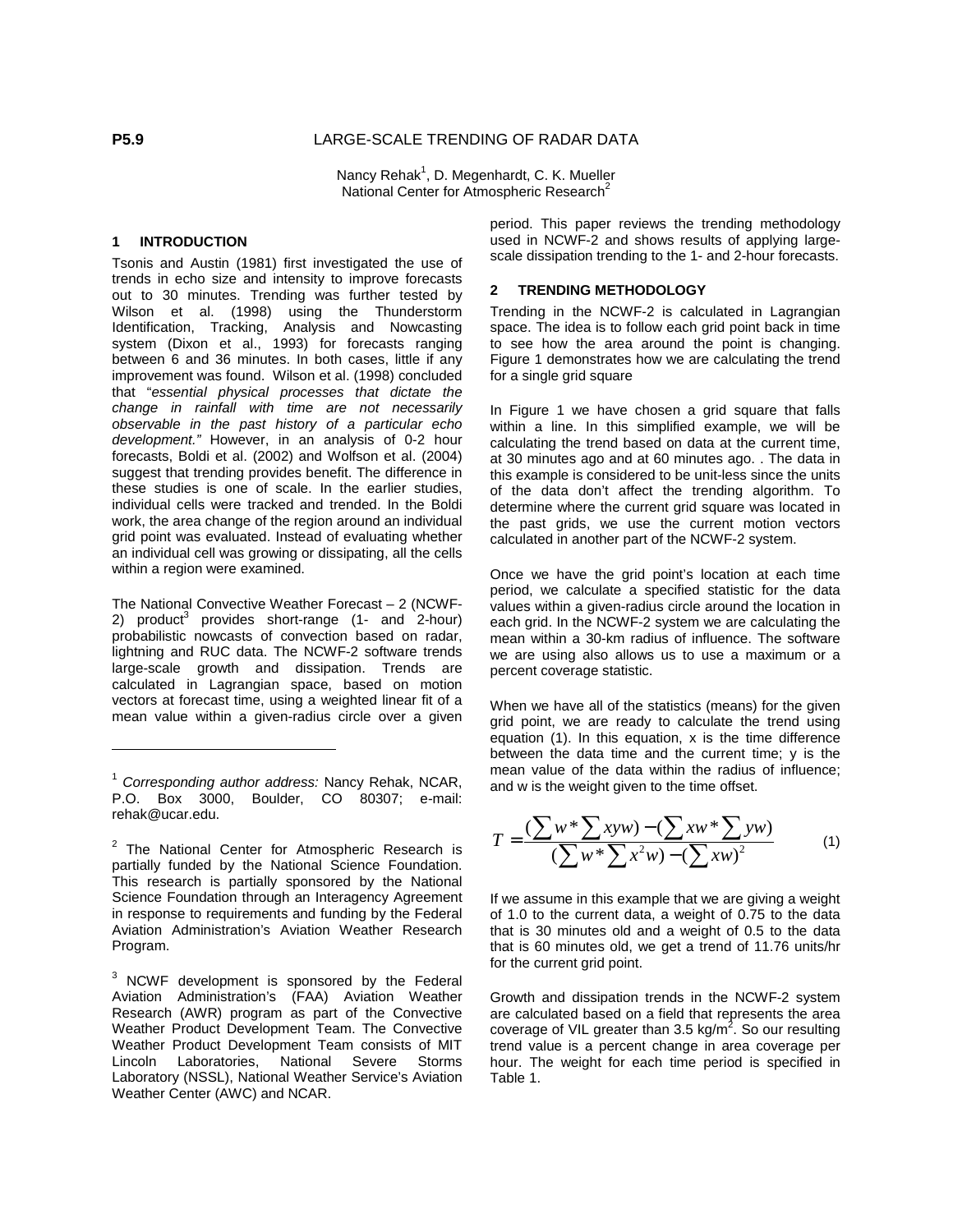

Figure 1 Illustration of the trending algorithm used in NCWF-2. The circles show the radius of influence around each location of the current grid point in time. In this example, the mean data value within the radius of influence at the current time is 32, the mean data value at the grid point's location 30 minutes ago is 27 and the mean data value 60 minutes ago is 20.

| <b>Time Offset in</b><br><b>Minutes</b> | Weight |
|-----------------------------------------|--------|
|                                         | 1.0    |
| 5                                       | 1.0    |
| 10                                      | 1.0    |
| 15                                      | 1.0    |
| 20                                      | 0.5    |
| 25                                      | 0.4    |
| 30                                      | 0.3    |

Table 1. Time weighting in the NCWF-2 system.

The 1- and 2-hour forecasts produced by the NCWF-2 system use the calculated trends to reduce the probabilities in the forecasts only in areas of dissipation. The growth trend isn't used in either forecast because growth tends to happen very rapidly, on the order of 10 to 20 minutes, so the storm would be at its maximum before the growth could be detected in our system.

## **3 EXAMPLE FORECASTS**

Example forecasts of a line of decaying cells from June 18, 2004 are shown in Figures 2 and 3. Figure 2a shows the CIWS VIL data color-coded to represent VIP levels 1-6 at 0100 and 0140Z, respectively. Figure 2b shows regions where storms are dissipating (the blue shading) based on the calculation of trends discussed in the previous section. Both periods, show a fair amount of dissipation along the line.

Figures 2c and 2e are the 1- and 2-hour probability forecasts that are not trended. The methodology for determining probabilities is discussed in Megenhardt et al. (2004). The probability values are based on the radar-echo coverage within the vicinity of a point in Lagrangian space. The distance (vicinity) from the point varies depending on the forecast length.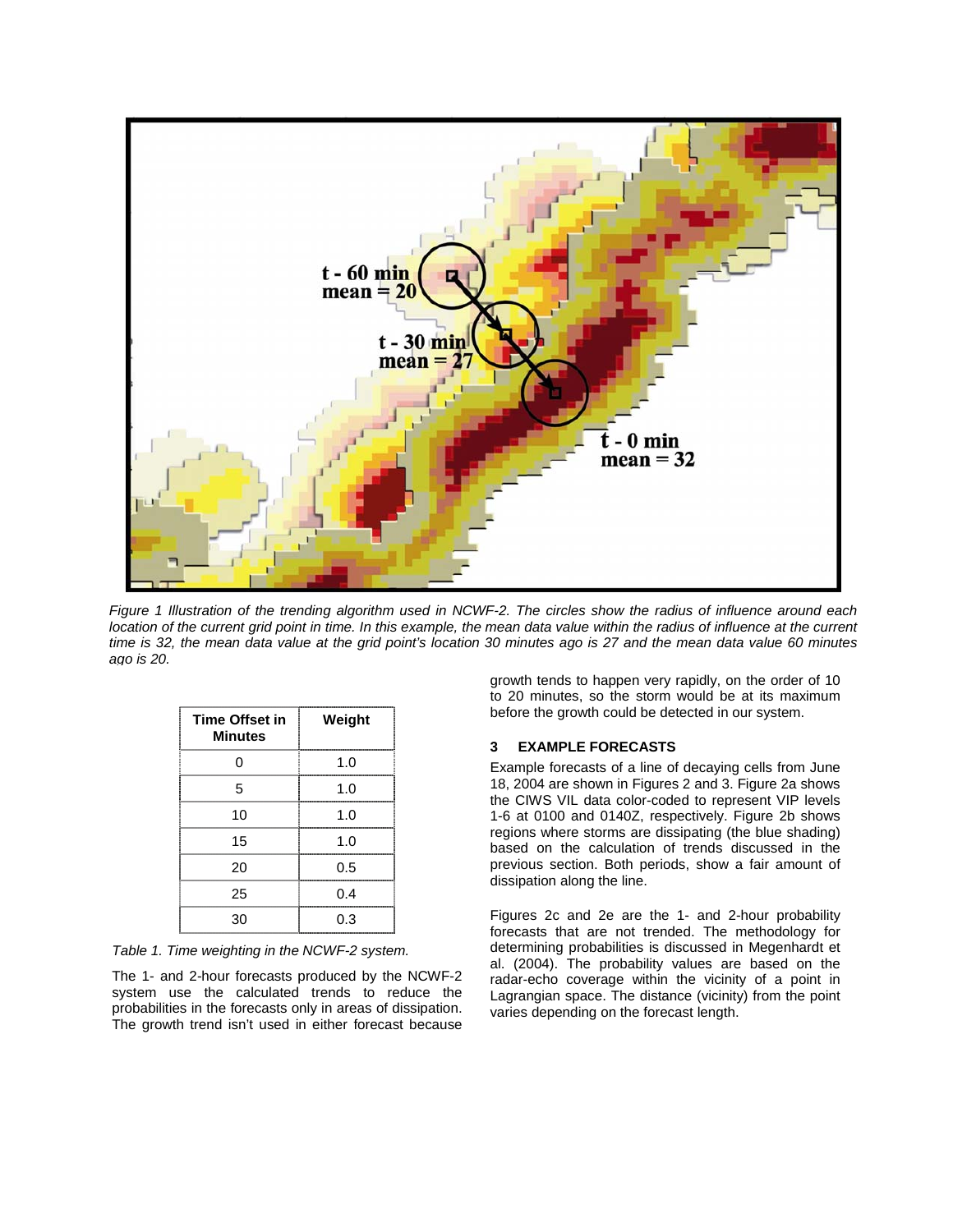

Figure 2 Shows example data and forecasts issued at 01Z on June 18, 2004. Figure2a is the CIWS VIL data color-coded to represent VIP levels 1-6. Figure2b shows regions of trended decay (blue) overlaid on the VIL data. Figures 2c and 2d show 1-hour probability forecasts without and with trending respectively. The color-table to the right of the image maps colors to the probability levels. Figures 2e and 2f show 2-hour probability forecasts with and without trending respectively. In Figures 2c, 2d, 2e, and 2f, forecast performance is illustrated by the black contours that indicate regions of level 3 or greater (VIL of 3.5) at the valid-time (verification observation).

Currently, the distance is set to 30 km for 1-hour forecasts and 50 km for 2-hour forecasts. This results in the 2-hour forecast having less detail and low-probability levels covering a larger region than the 1-hour forecasts. Forecast performance is illustrated by the

black contours that indicate regions of level 3 or greater (VIL of 3.5) at the valid-time (verification observation). As indicated by the figures, there is a strong tendency for over-forecasting in both the 1- and 2-hour periods.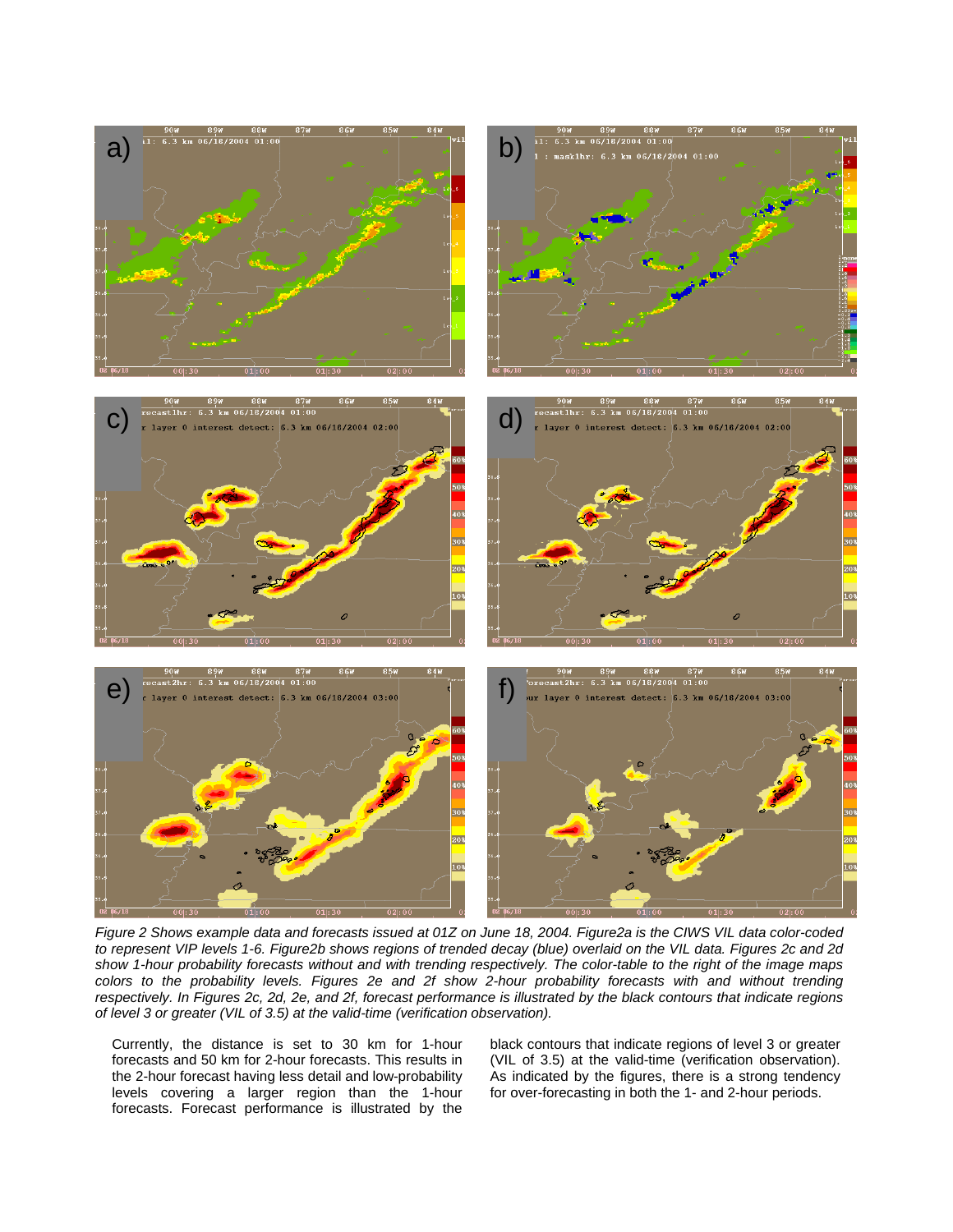

Figure 3 Same as Figure 2 except the data and forecasts were issued at 0140Z on June 18, 2004.

Figures 2d and 2f are the 1- and 2-hour forecasts with trended probabilities. The effect of trending is apparent because the forecast area decreases (compare Figure 2c with Figure 2d, and Figure 2e with Figure 2f). Also, gaps in the line become more apparent. This is especially true in the 2-hour forecasts (Figures 2e and

2f) along the Kentucky/Tennessee border. Visually, the regions of dissipation appear to be well represented in the trended probability forecasts and the trended forecasts appear to better represent the observations at this time.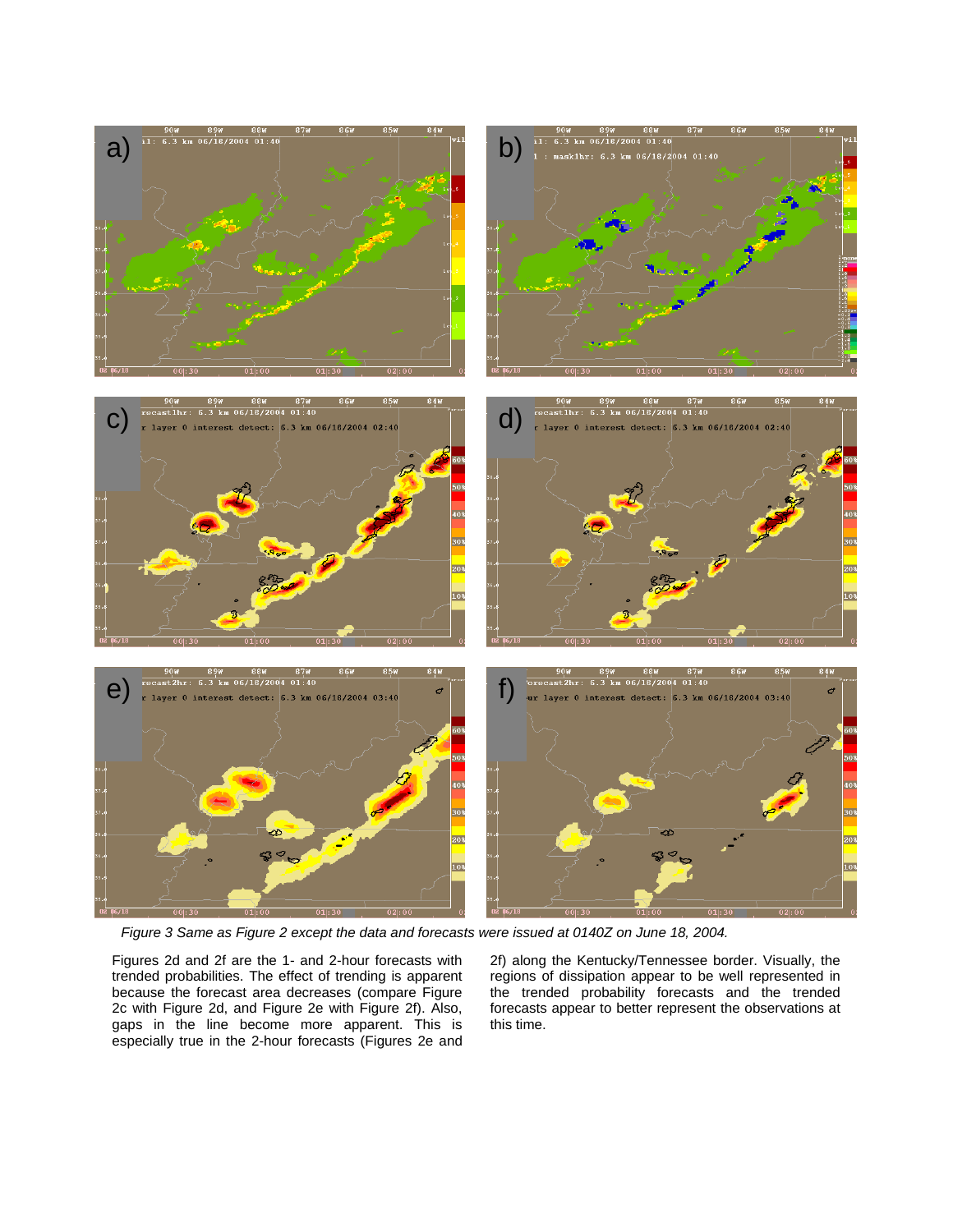

Figure 4 Figures 4a, 4b and 4c show the forecast bias (ratio between forecast area to observed area) versus the critical success index (or threat score), false alarm rate, and probability of detection, respectively. Validation statistics for trended (magenta lines) and non-trended (black lines) forecasts are shown. The probability levels are indicated numerically for trended (magenta) and non-trended (black) forecasts.

Statistical verification of the areas shown in Figures 2 and 3 over a 4-hour period are plotted in Figure 4. The data represent the forecast bias (ratio of forecast area to observed area) versus the critical success index, or threat score, (Figure 4a), false alarm rate (Figure 4b), and probability of detection (Figure 4c). Validation